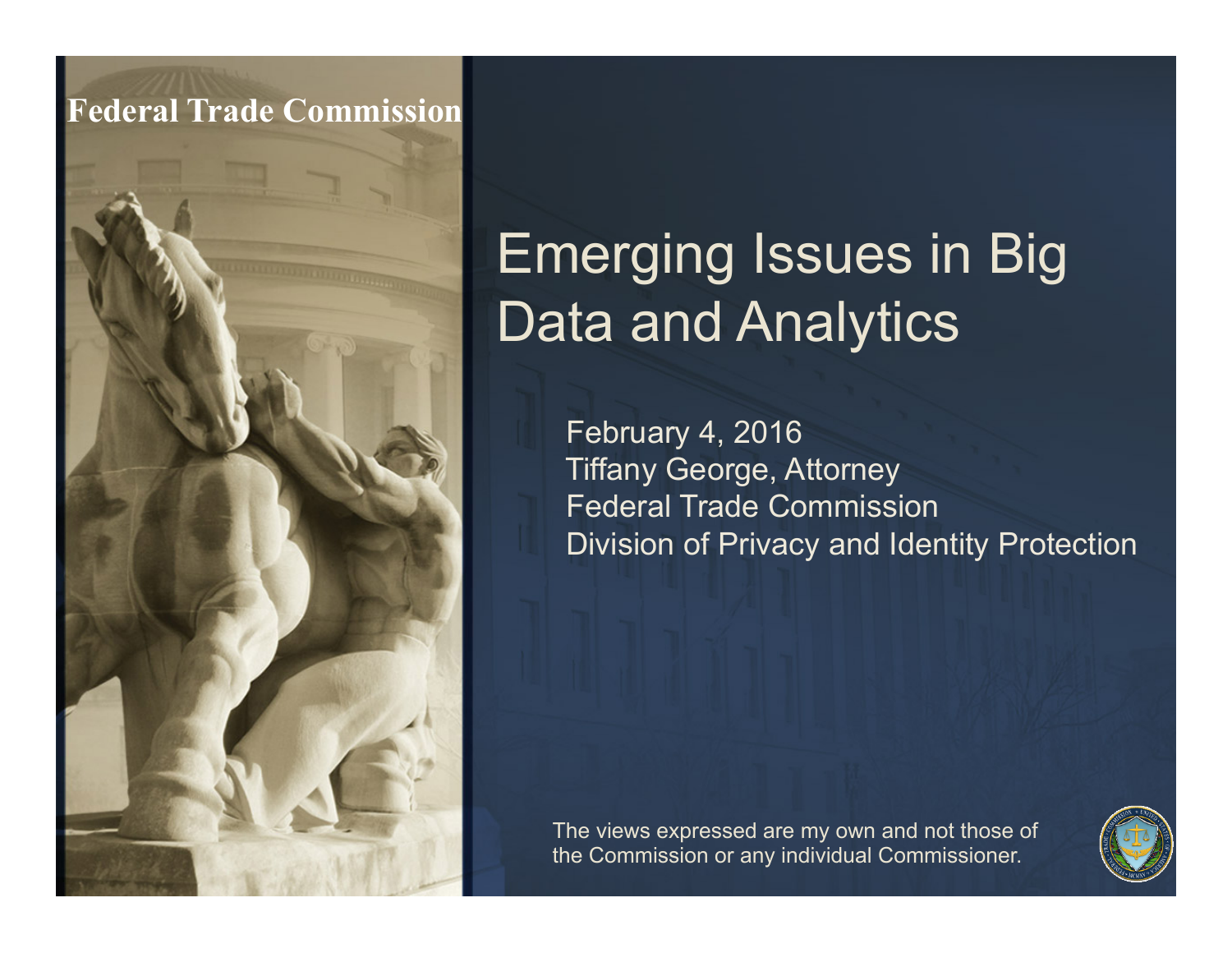#### *What is Big Data?*

- The ability to collect consumer data from a variety of sources and use algorithms to:
	- $-$  extract hidden information
	- $-$  identify correlations
	- $-$  make predictions
	- draw inferences
	- glean new insights
- Three Vs:
	- volume,
	- $-$  velocity, and
	- variety.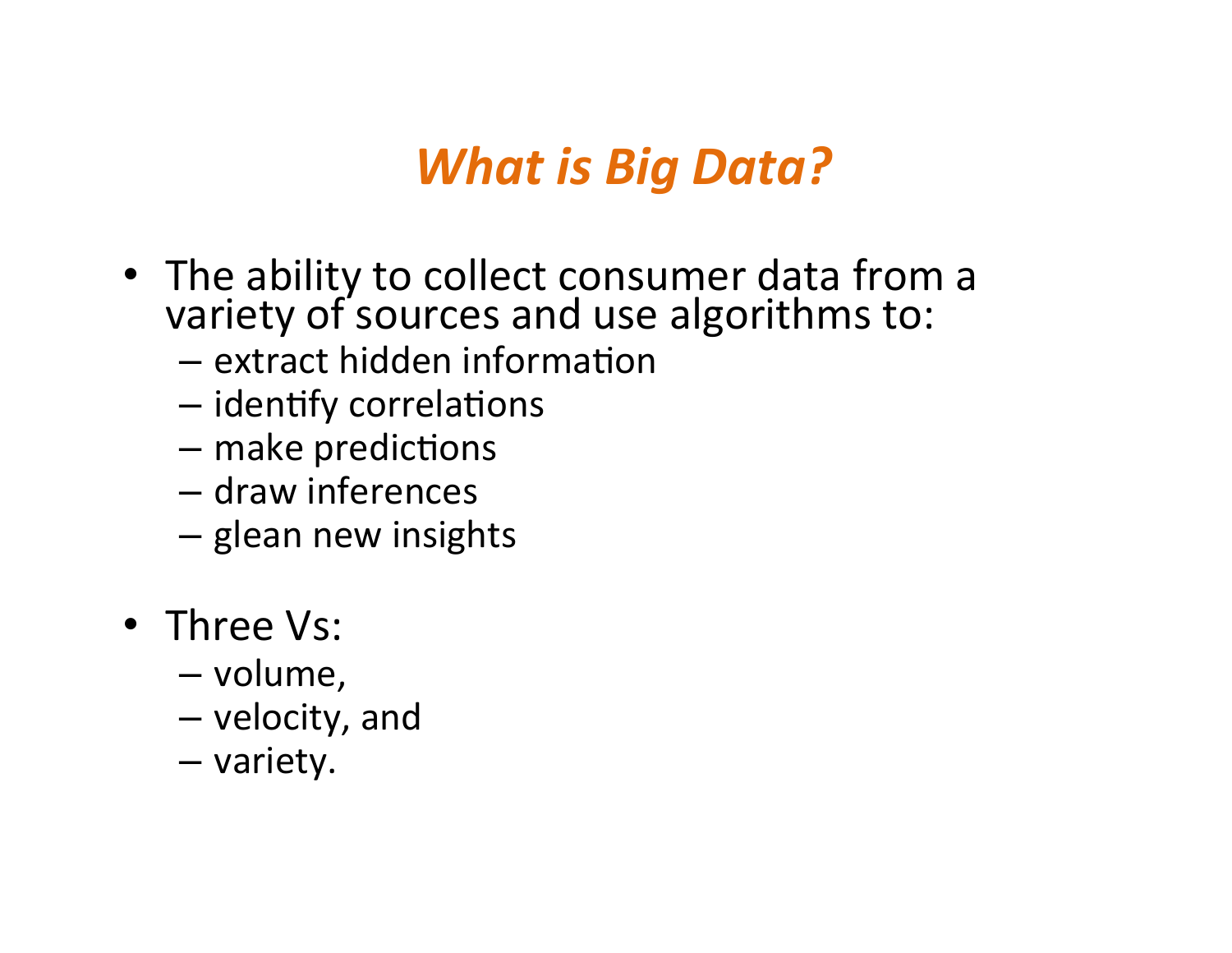#### *Data Broker Report*

- Sent information requests to nine data brokers:
	- Nature and sources of data?
	- $-$  Use, maintenance, and dissemination of data?
	- $-$  Give consumers access, and the ability to correct and/or opt out?
- The report:
	- $-$  summarizes findings,
	- $-$  proposes legislation, and
	- $-$  recommends best practices.

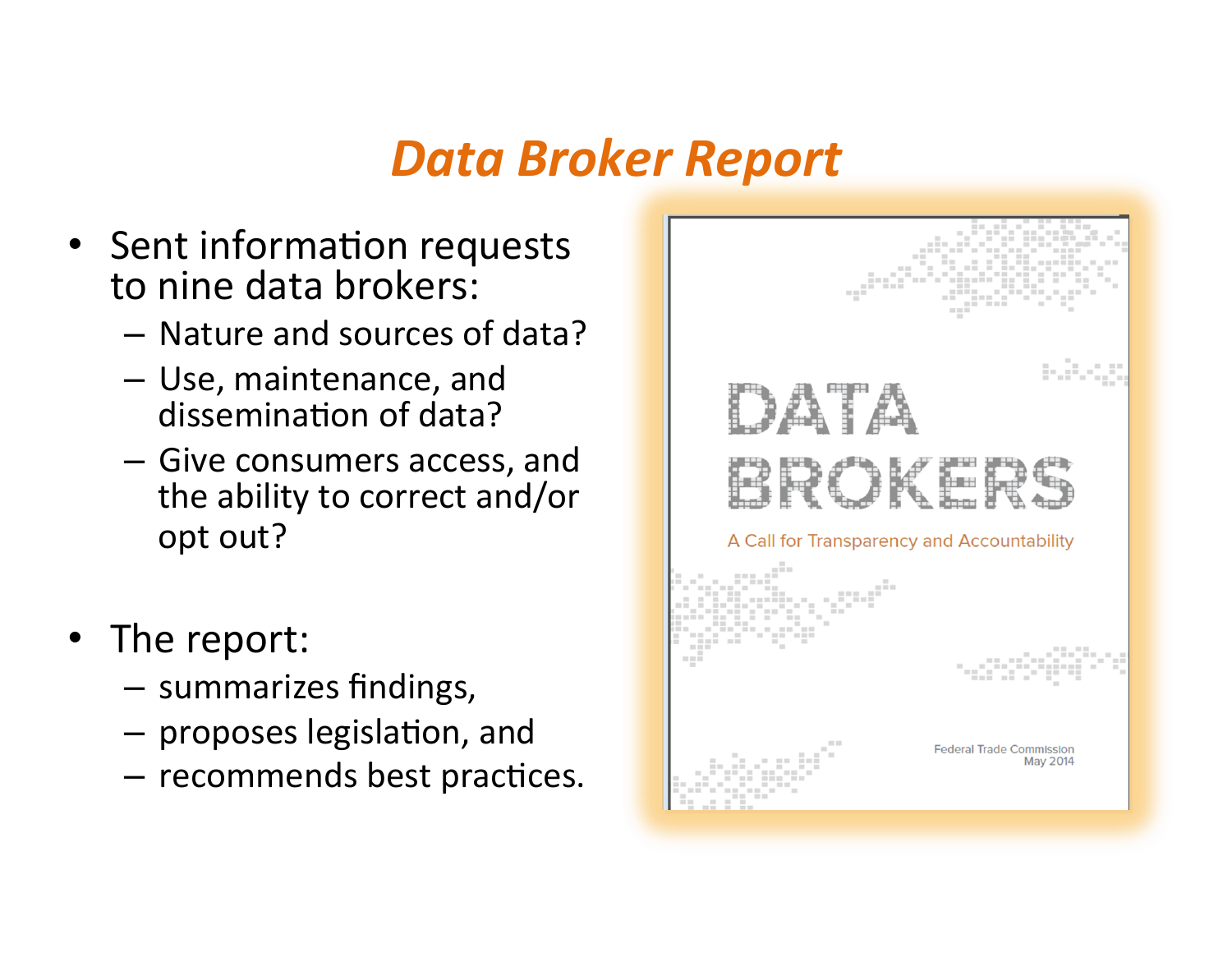#### *Data Broker Report Findings:*  **Characteristics of the Industry**

- Data brokers collect consumer data from numerous sources, largely without consumers' knowledge.
- The data broker industry is complex, with multiple layers of data brokers providing data to each other.
- Data brokers collect and store billions of data elements covering nearly every U.S. consumer.
- Data brokers combine and analyze data about consumers to make inferences about them, including potentially sensitive information.
- Data brokers combine online and offline data to market to consumers online.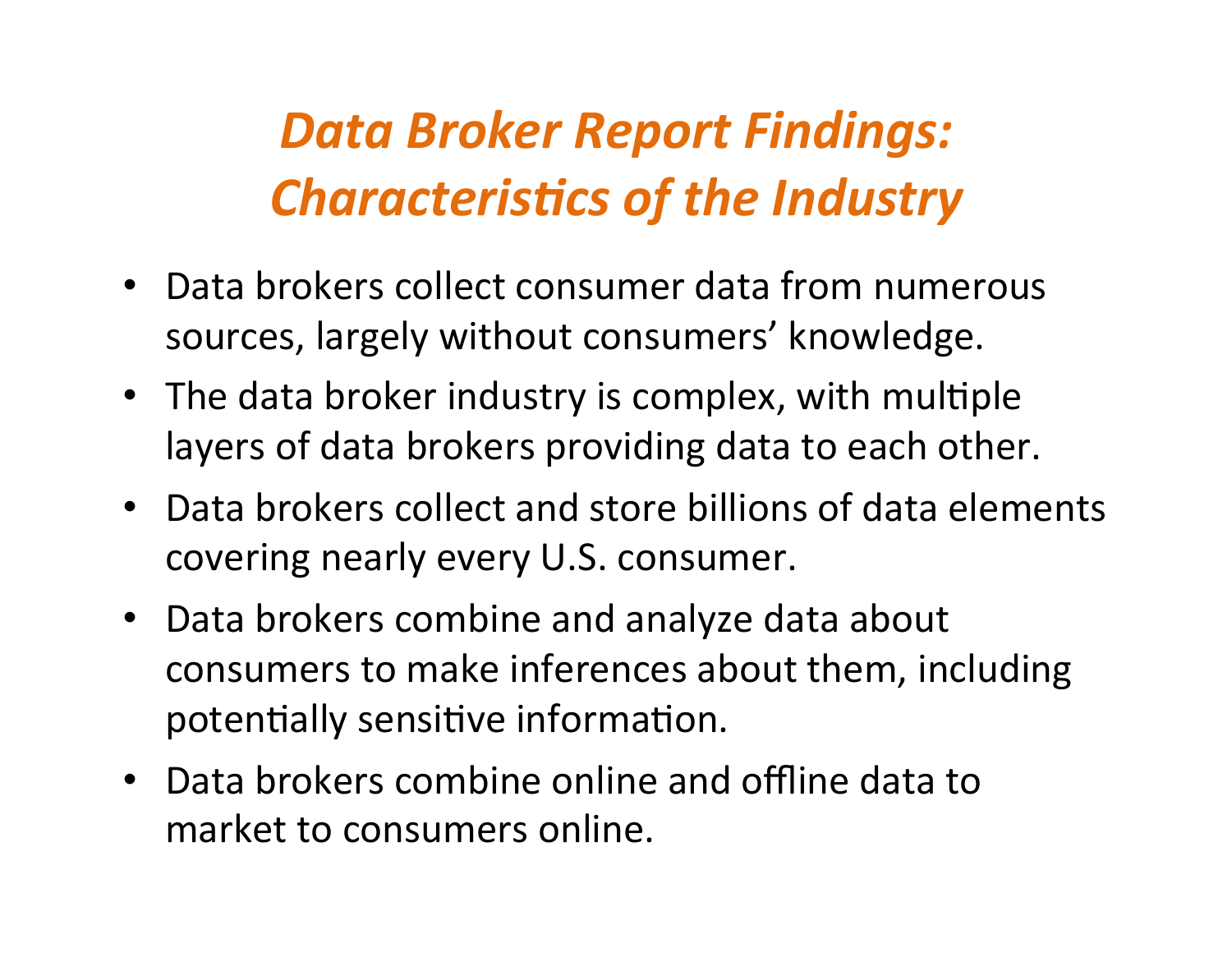#### *Data Broker Report Findings: Consumer Choices*

- To the extent data brokers offer consumers choices about their data, the choices are largely invisible and incomplete.
	- $-$  Marketing: Limited Access and not all allow correction.
	- $-$  Risk Mitigation: Not all provide access and only one allows for correction.
	- $-$  People Search Products: Not all allow consumers to opt-out.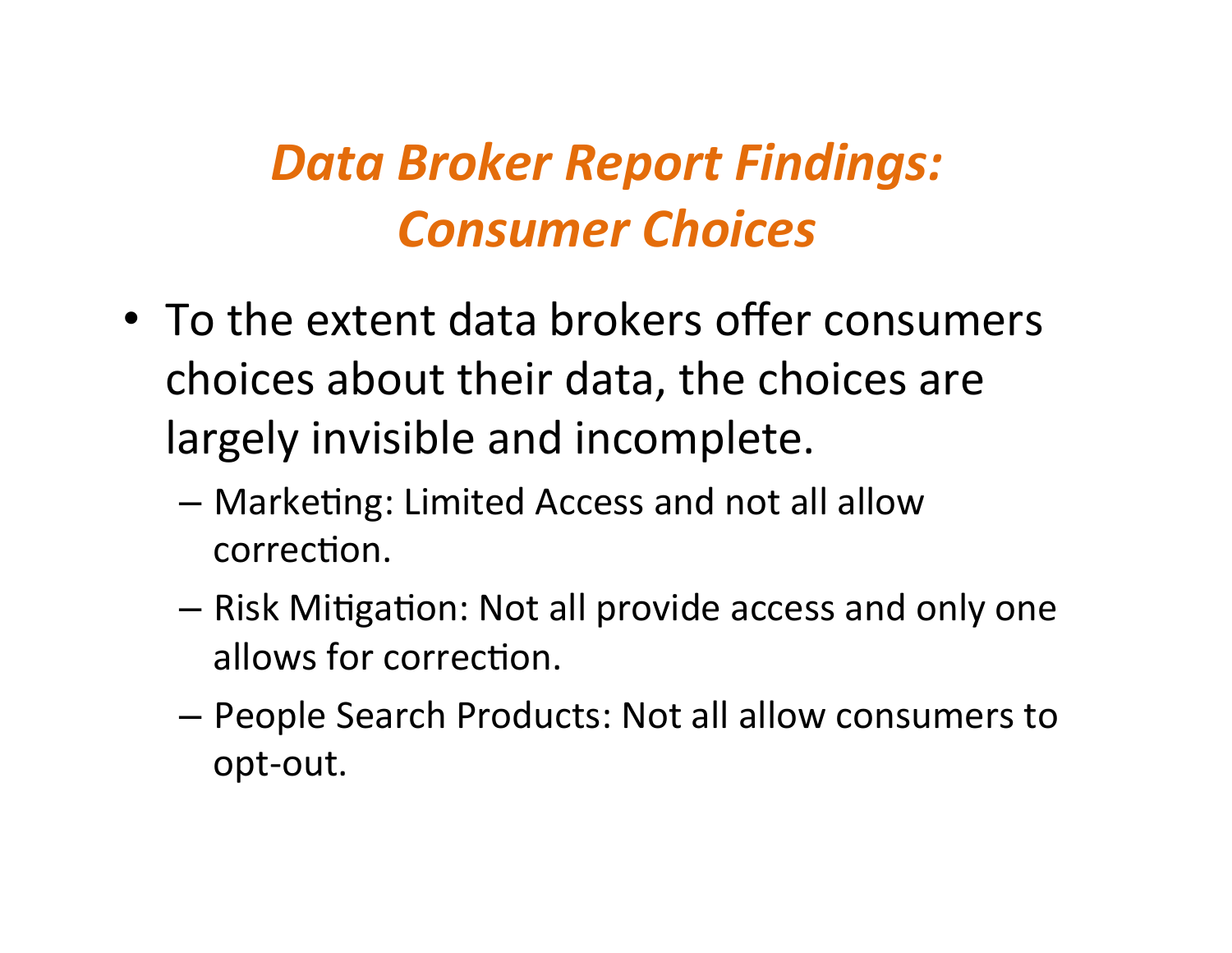#### *Data Broker Report Findings: Benefits and Risks*

- Consumers benefit from many of the purposes for which data brokers collect and use data:
	- $-$  prevent fraud
	- –improve product offerings, and
	- $-\theta$  deliver tailored advertisements to consumers.
- Many of the purposes for which data brokers collect and use data pose risks to consumers. Examples:
	- $-$ inability to conclude a transaction based on an error in a risk mitigation product,
	- $-$  "Biker Enthusiast" data segment could help a motorcycle dealership offer a consumer coupons, but it could also be used by an insurance company to assume the consumer engages in risky behavior.
- Storing data about consumers indefinitely may create security risks.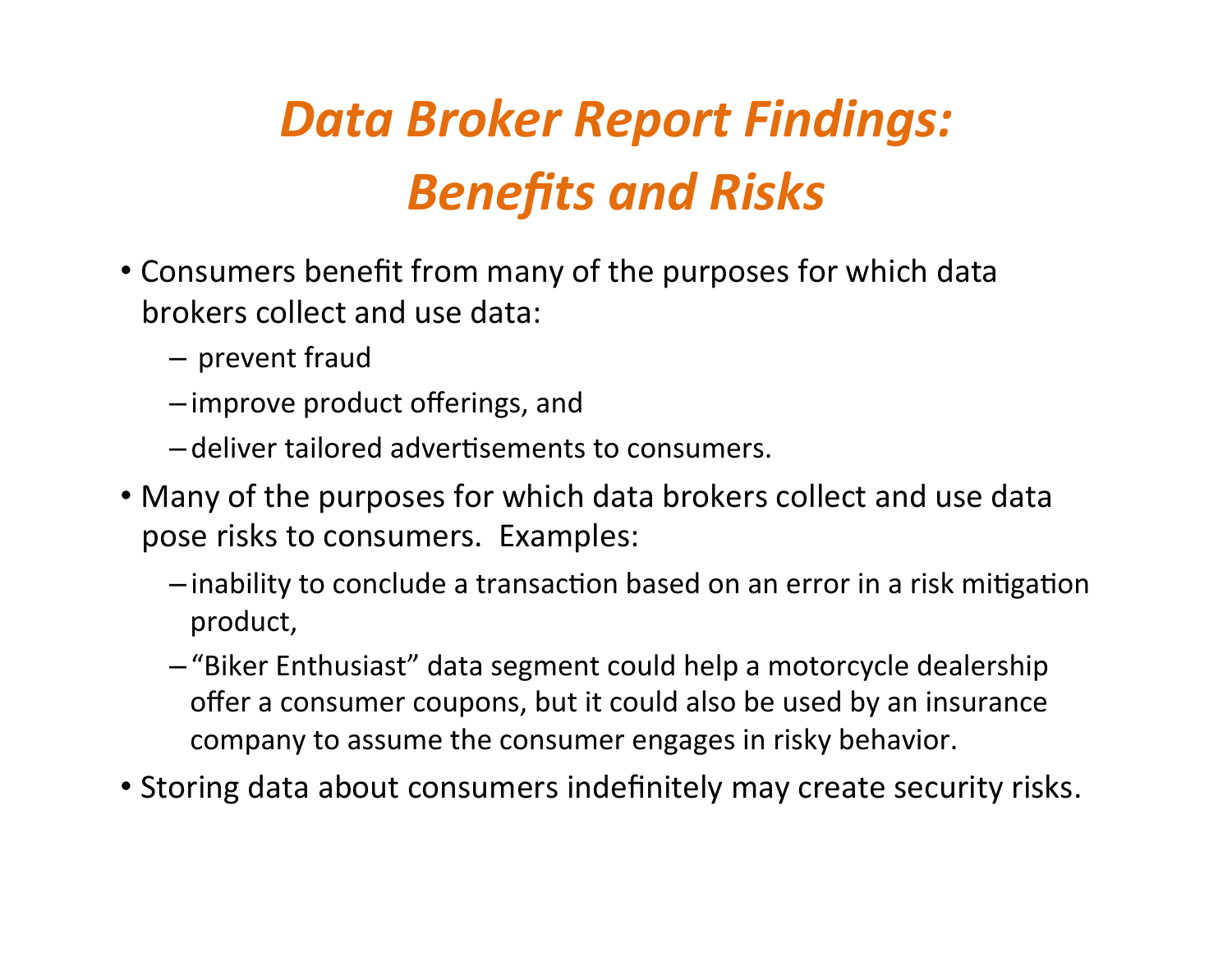#### **Recommendations**

- Legislative
	- Notice and disclosure
	- $-$  Access and correction
	- Opt out and suppression
- Best Practice
	- Privacy by Design
		- Collect only data needed
		- Dispose of data as it becomes less useful
	- $-$  Refrain from collecting from children and teens
	- $-$  Ensure downstream users don't use information for FCRA or discriminatory purposes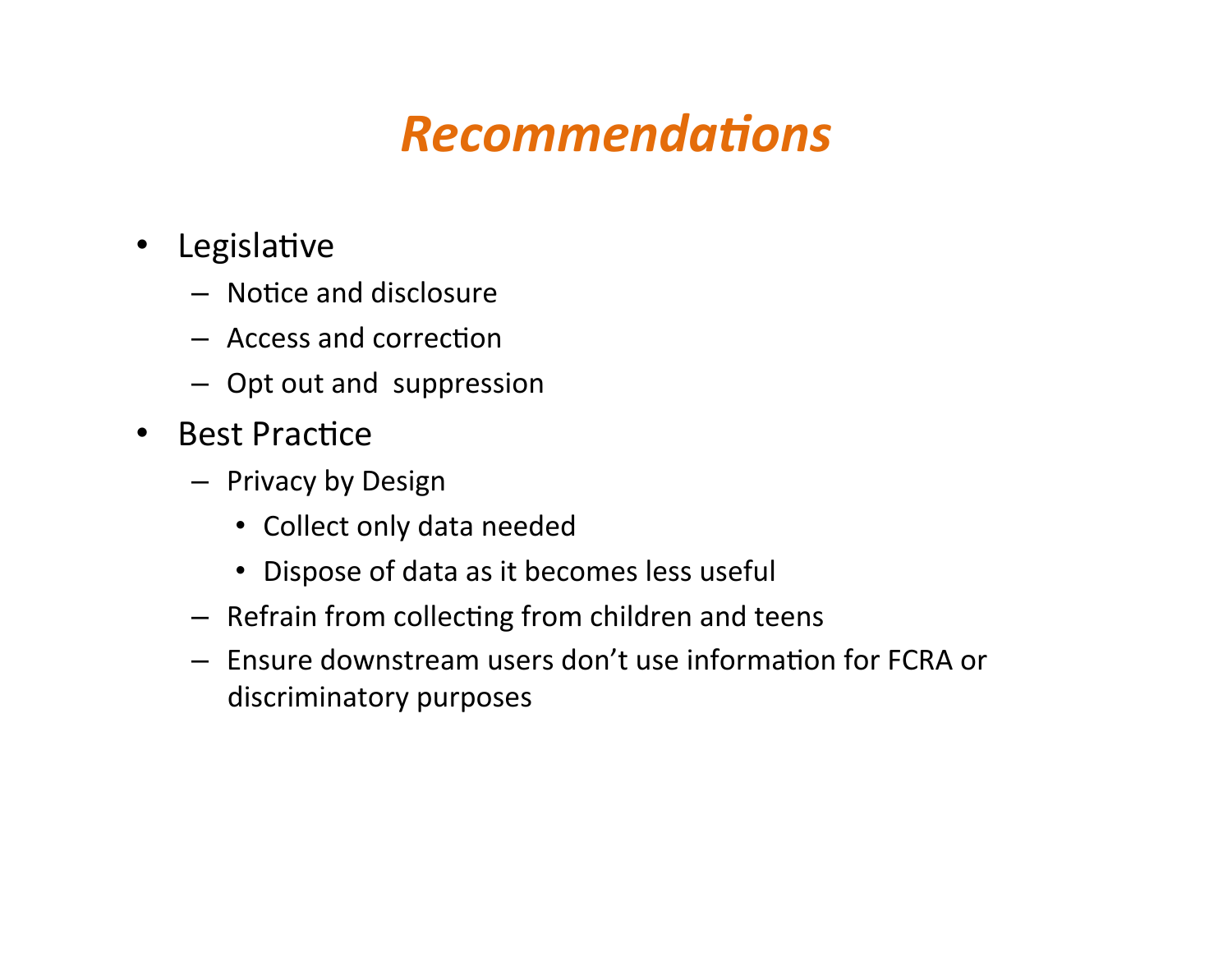### *Big Data Report*

- Big Data: A Tool for Inclusion or Exclusion
	- September 2014 Workshop
	- Spring 2014 Seminar on Alternative Scoring Products
- The report:
	- Life cycle
	- $-$  Benefits and risks
	- Potentially applicable laws
	- Recent research

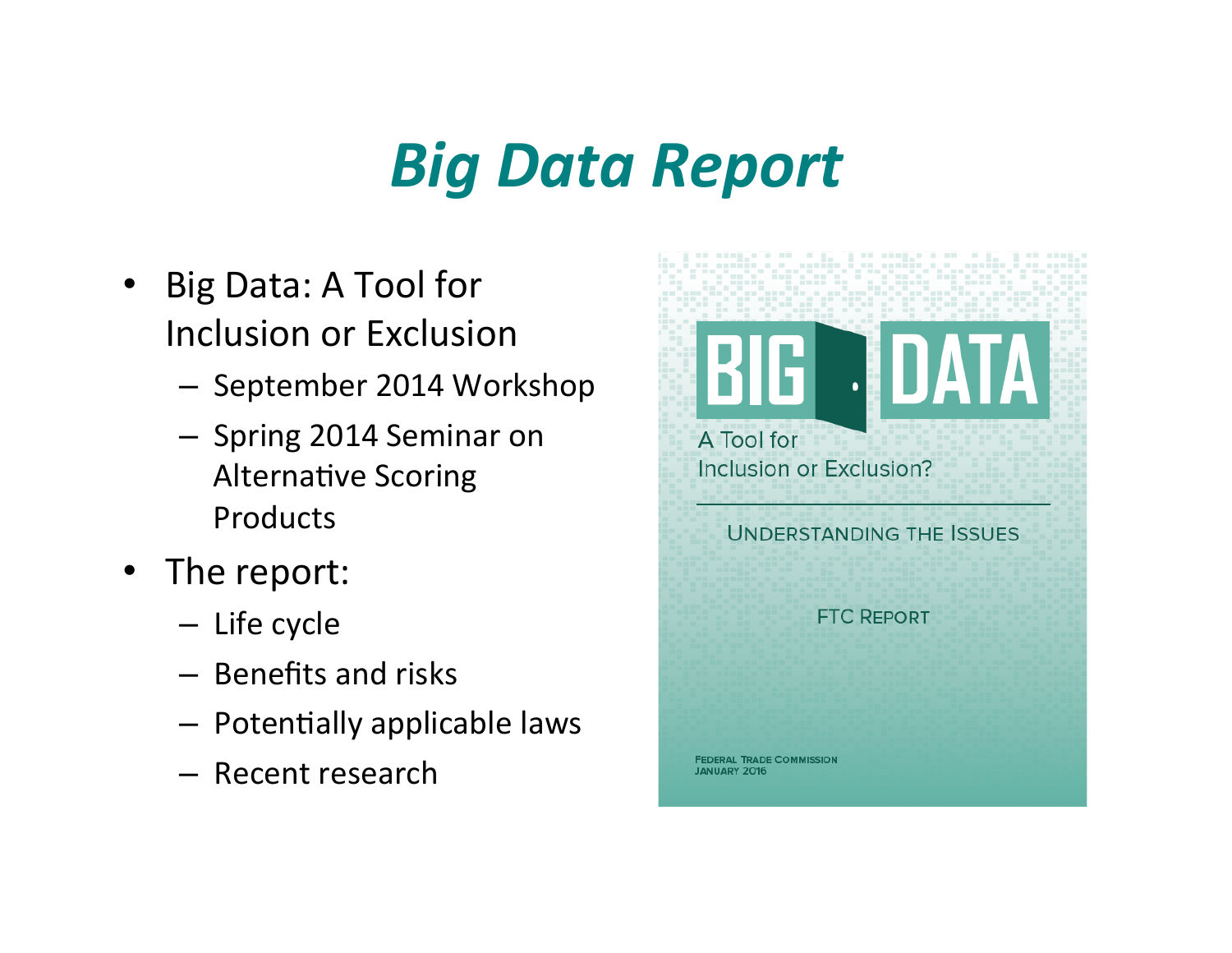# **Life Cycle of Big Data**

- Collection
- Compilation and consolidation
- Data mining and analytics
- Use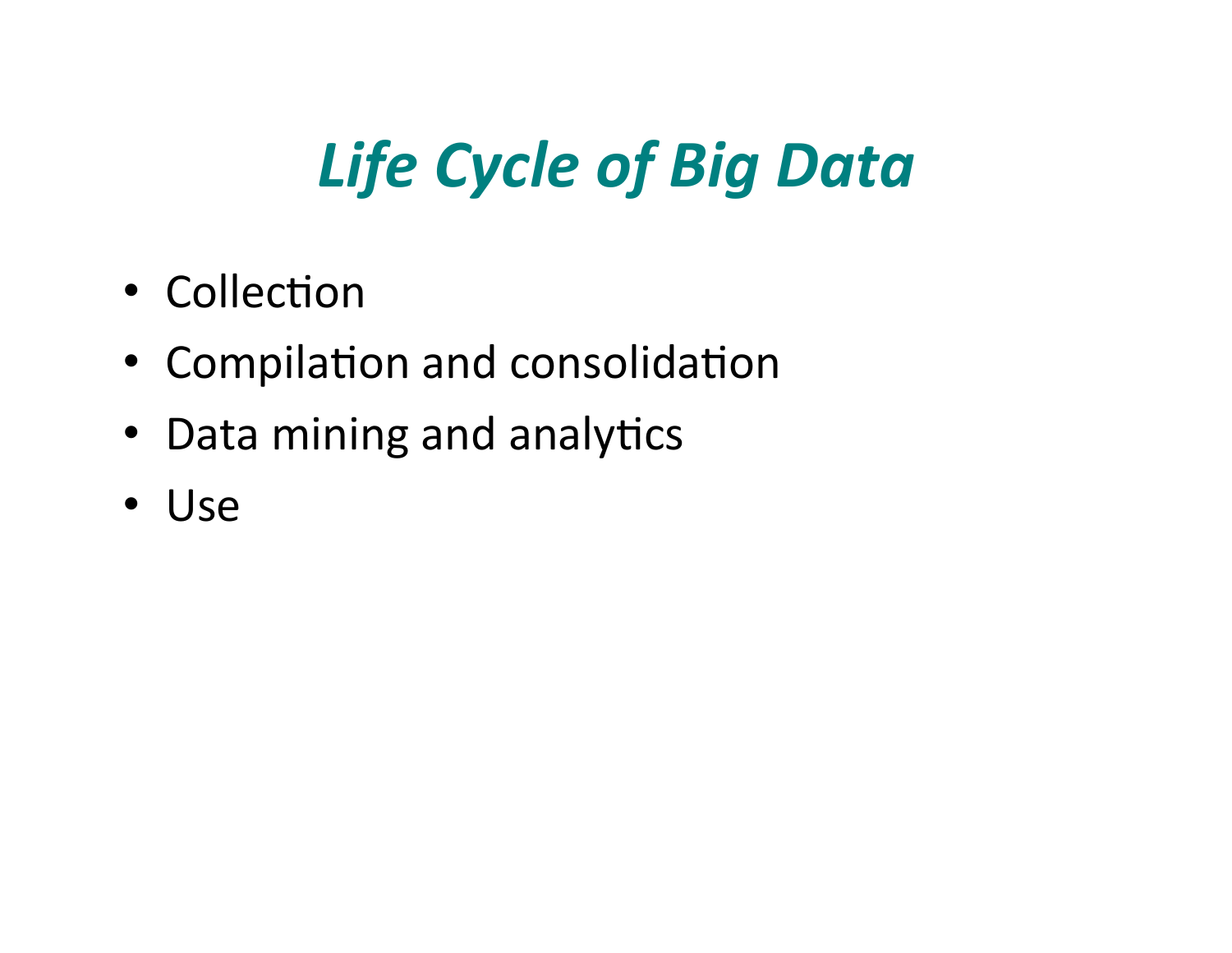### *Benefits*

- Increase educational attainment for individual students.
- Provide access to credit using non-traditional methods.
- Provide healthcare tailored to individual patients' characteristics.
- Provide specialized healthcare to underserved communities.
- Increase equal access to employment.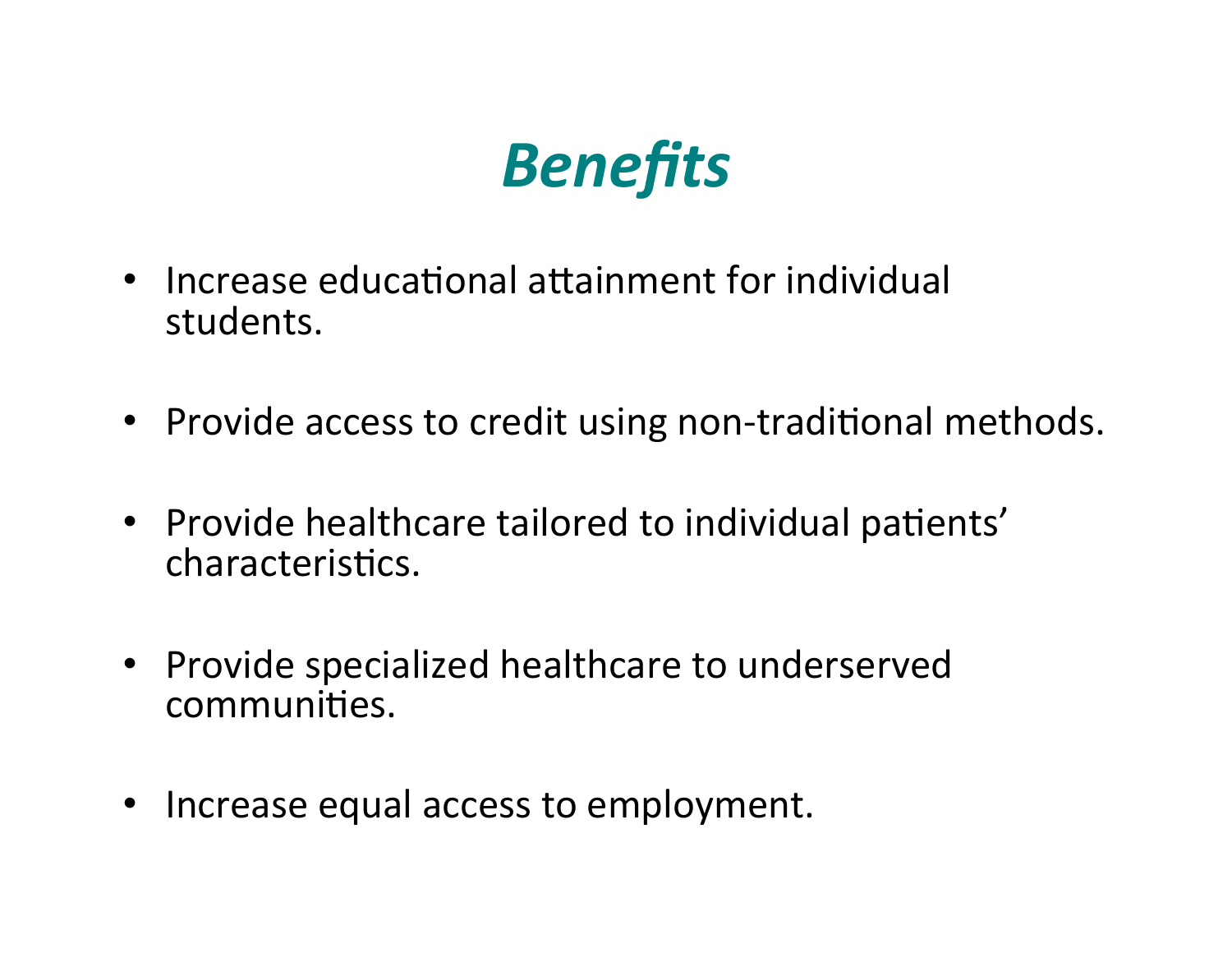#### *Risks*

- Result in more individuals mistakenly being denied opportunities based on the actions of others.
- Create or reinforce existing disparities.
- Expose sensitive information.
- Assist in the targeting of vulnerable consumers for fraud.
- Create new justifications for exclusion.
- Result in higher-priced goods and services for lower income communities.
- Weaken the effectiveness of consumer choice.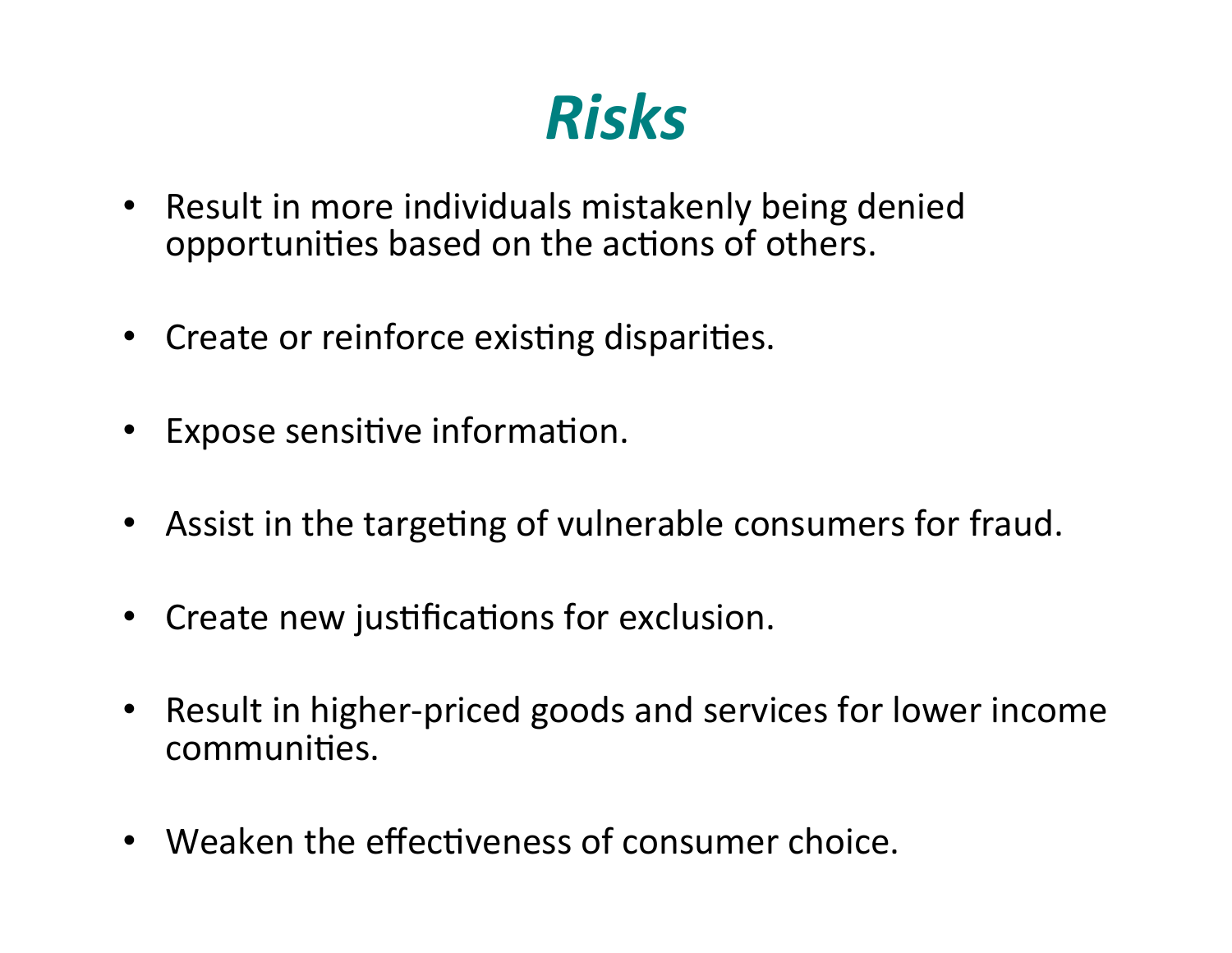# *Applicable Laws*

- Fair Credit Reporting Act
	- Eligibility determinations
- Equal Credit Opportunity Act
	- Disparate treatment
	- Disparate impact
- Section 5 of FTC Act
	- Deceptive or unfair practices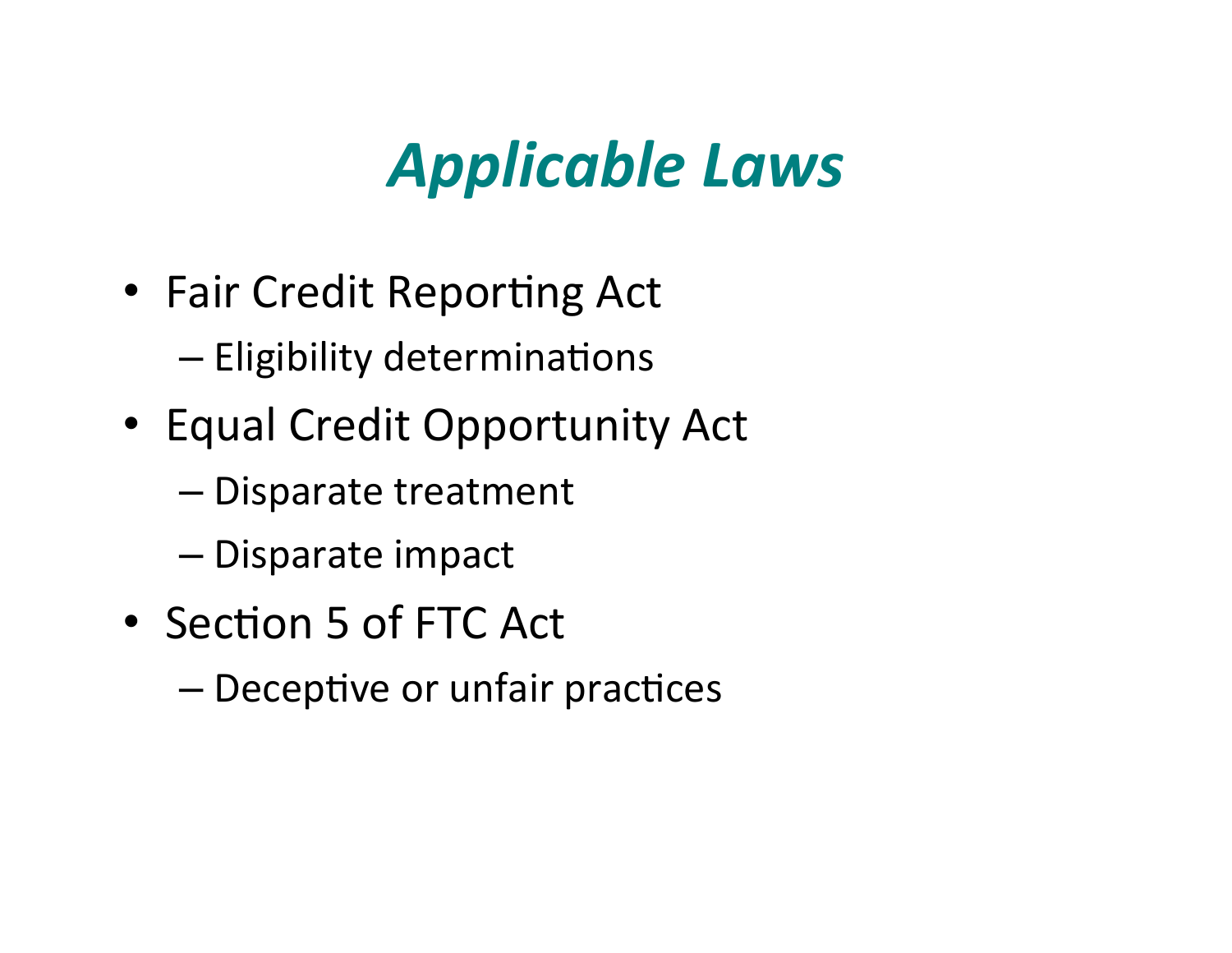# **Questions for Legal Compliance**

- If you compile big data for others who will use it for eligibility decisions (such as credit, employment, insurance, housing, government benefits, and the like), are you complying with the accuracy and privacy provisions of the FCRA?
- If you receive big data products from another entity that you will use for eligibility decisions, are you complying with the provisions applicable to users of consumer reports?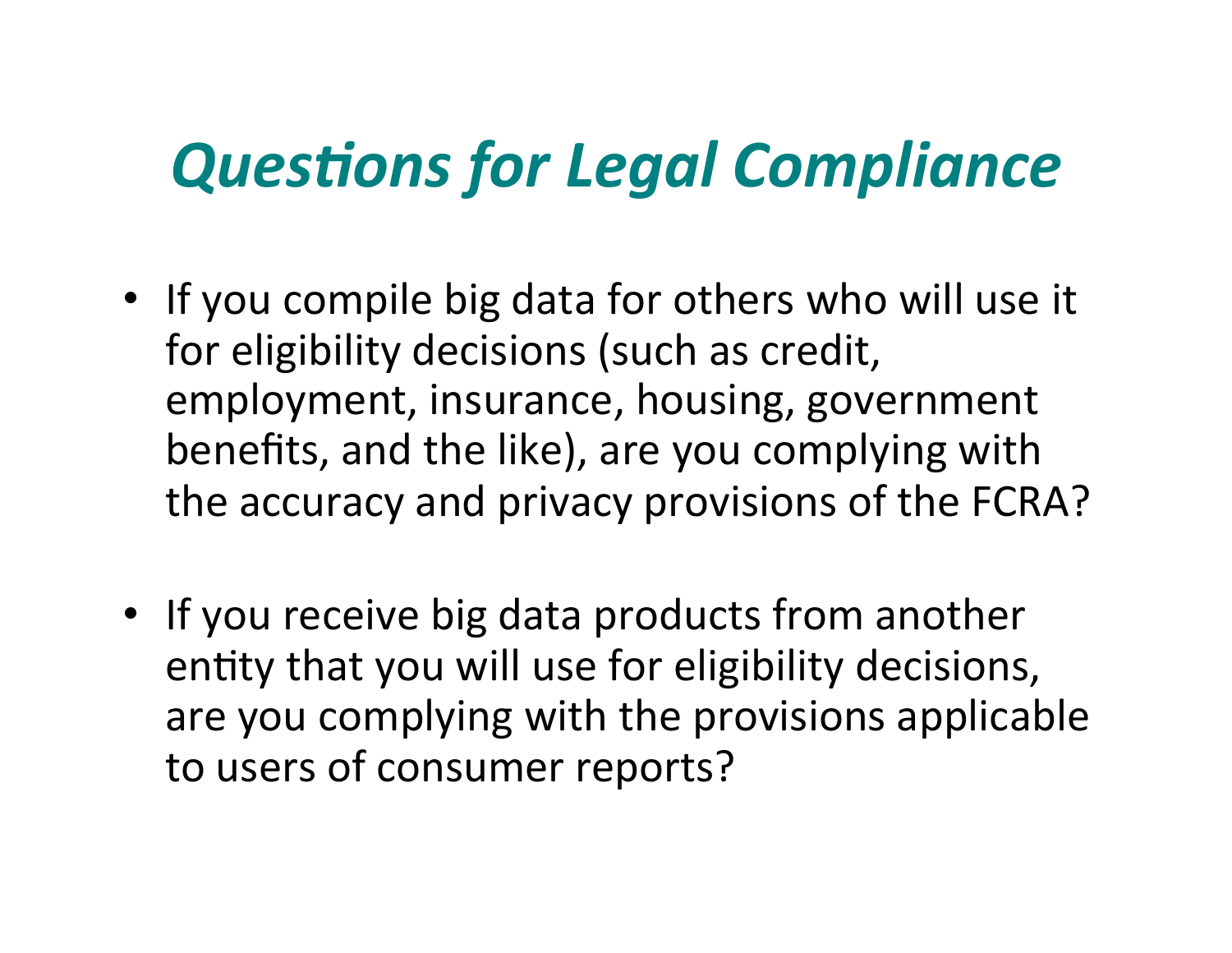# **Questions for Legal Compliance**

- If you are a creditor using big data analytics in a credit transaction, are you complying with the requirement to provide statements of specific reasons for adverse action under ECOA?
- Are you complying with ECOA requirements related to requests for information and record retention?
- If you use big data analytics in a way that might adversely affect people in their ability to obtain credit, housing, or employment:
	- $-$  Are you treating people differently based on a prohibited basis, such as race or national origin?
	- $-$  Do your policies, practices, or decisions have an adverse effect or impact on a member of a protected class, and if they do, are they justified by a legitimate business need that cannot reasonably be achieved by means that are less disparate in their impact?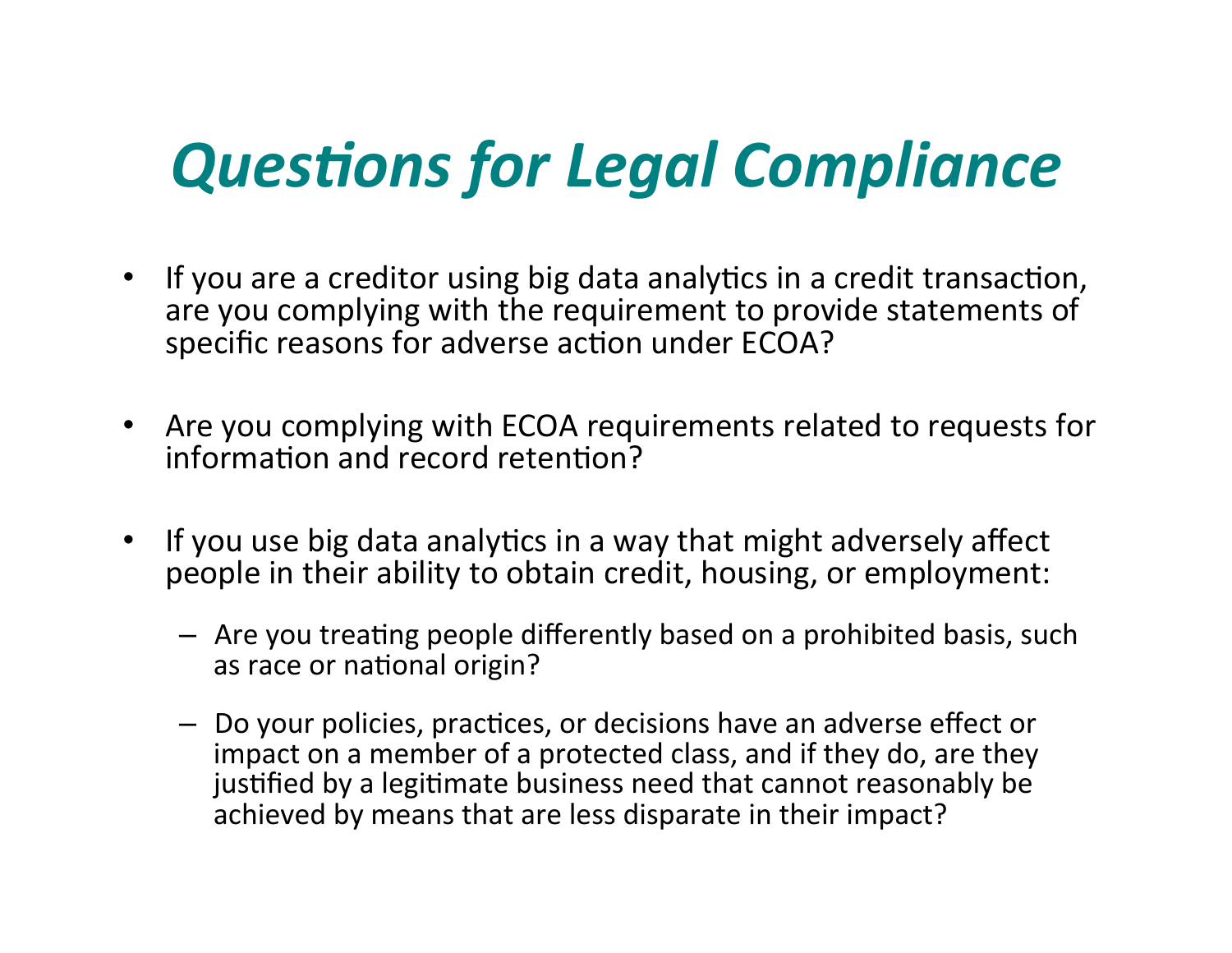# **Questions for Legal Compliance**

- Are you honoring promises you make to consumers and providing consumers material information about your data practices?
- Are you maintaining reasonable security over consumer data?
- Are you undertaking reasonable measures to know the purposes for which your customers are using your data?
	- $-$  If you know that your customer will use your big data products to commit fraud or for discriminatory purposes, do not sell your products to that customer. If you have reason to believe that your data will be used for these purposes, ask more specific questions about how your data will be used.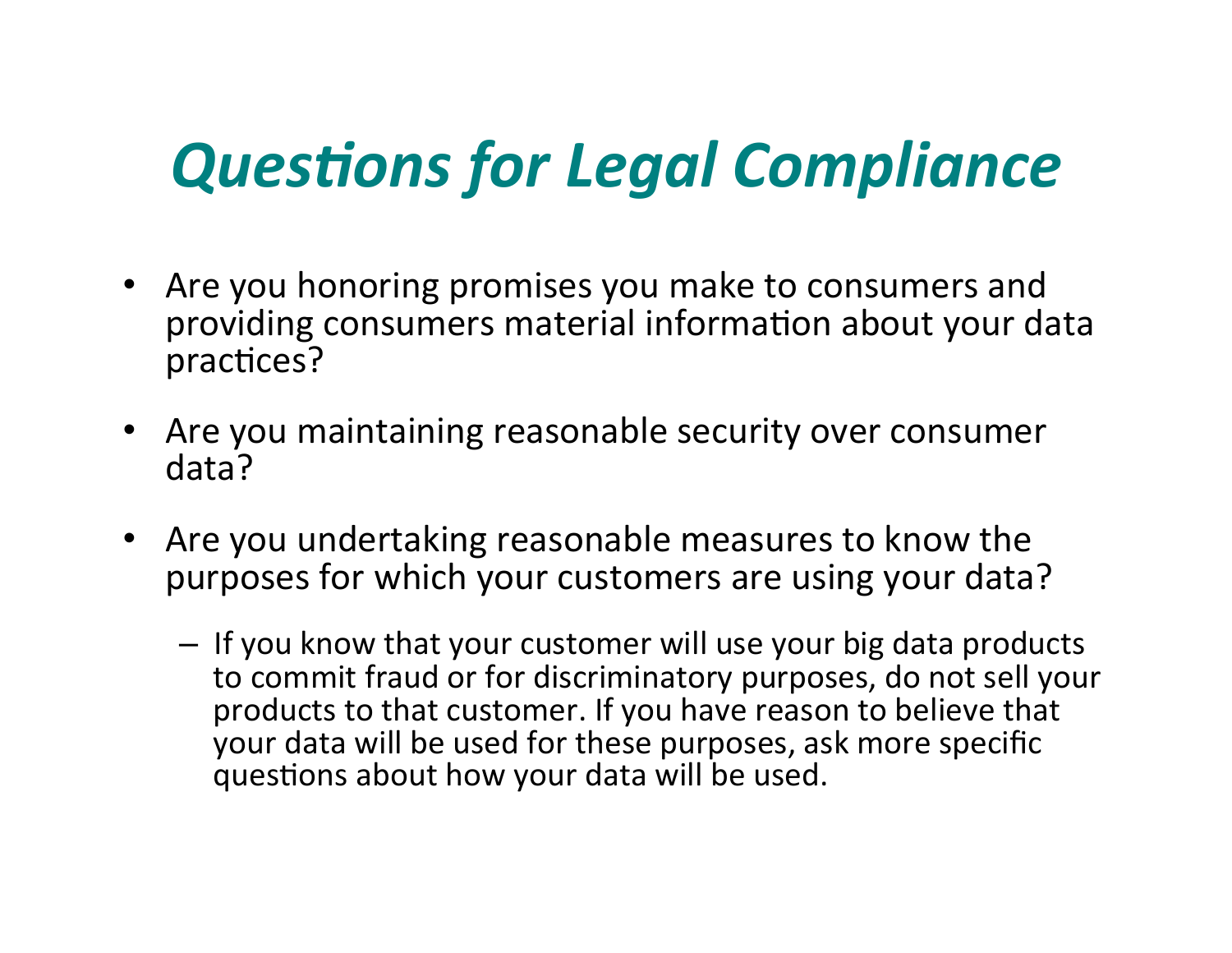#### **Summary of Research Considerations**

- Consider whether your data sets are missing information from particular populations and, if they are, take appropriate steps to address this problem.
- Review your data sets and algorithms to ensure that hidden biases are not having an unintended impact on certain populations.
- Remember that just because big data found a correlation, it does not necessarily mean that the correlation is meaningful. As such, you should balance the risks of using those results, especially where your policies could negatively affect certain populations. It may be worthwhile to have human oversight of data and algorithms when big data tools are used to make important decisions, such as those implicating health, credit, and employment.
- Consider whether fairness and ethical considerations advise against using big data in certain circumstances. Consider further whether you can use big data in ways that advance opportunities for previously underrepresented populations.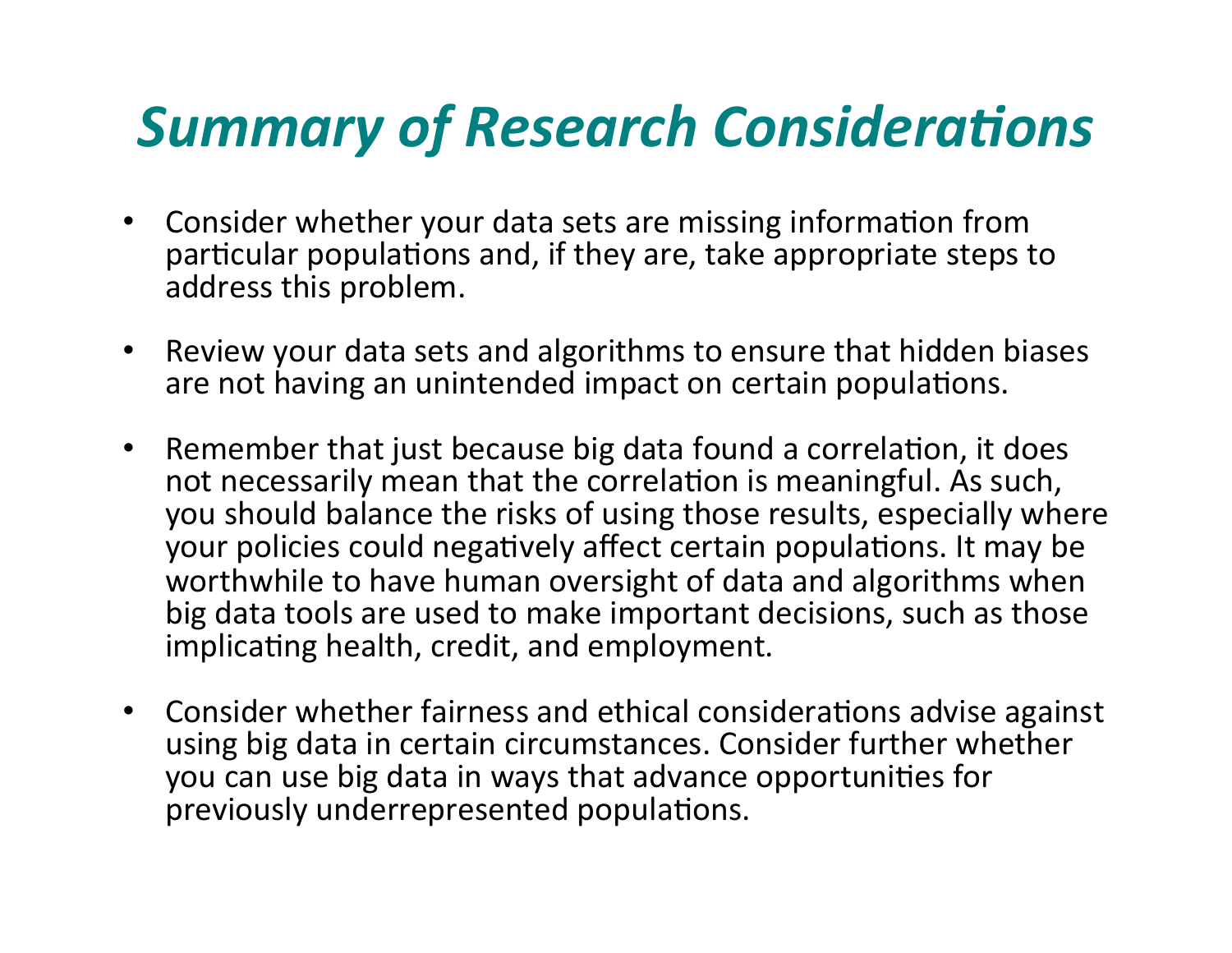#### **Additional Resources**

- Internet of Things Report
- Cross Device Tracking Workshop
- PrivacyCon Workshop
- FTC.gov